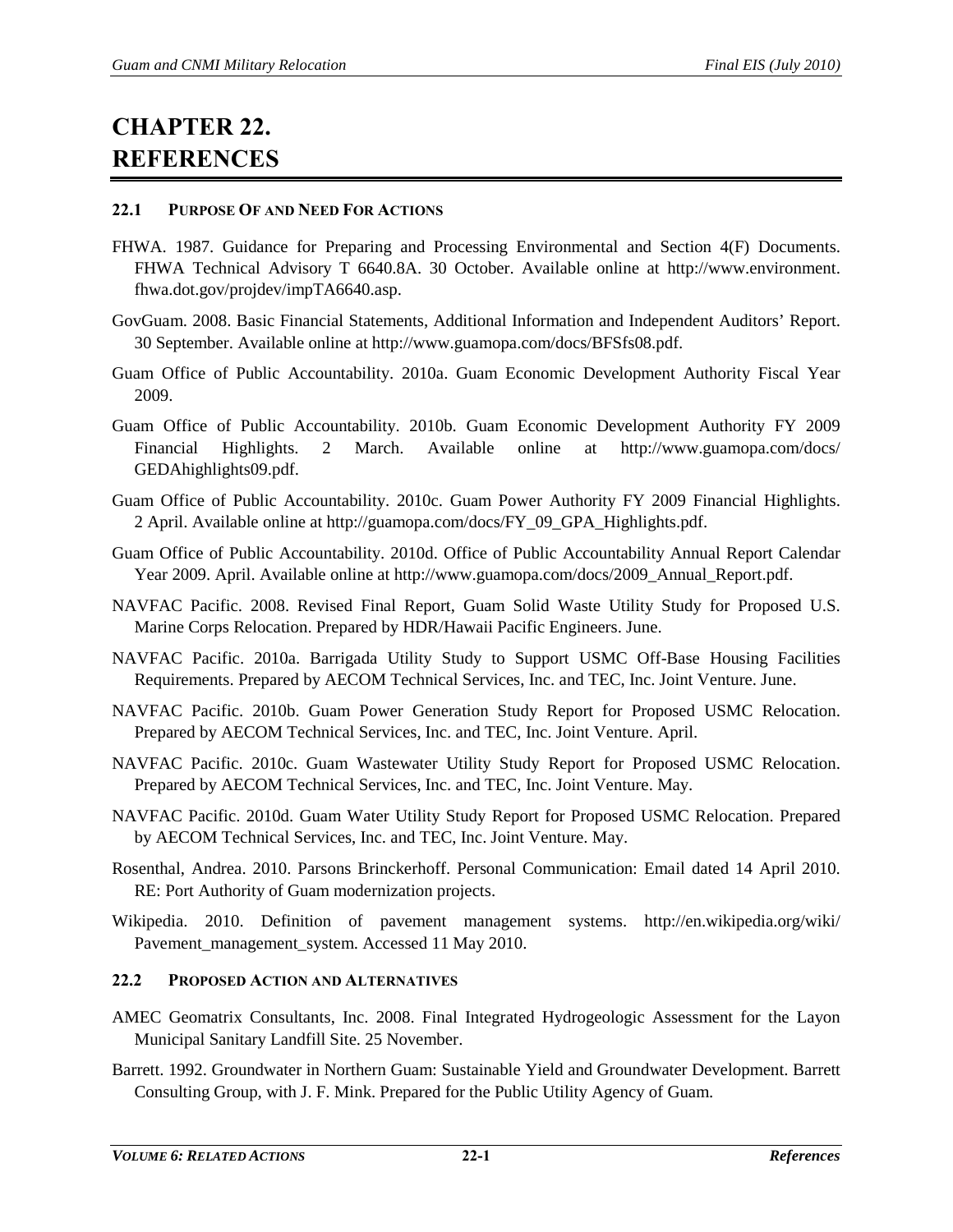- Camp Dresser and McKee Inc. 1982. Northern Guam lens Study, Groundwater Management Program, Aquifer Yield Report. Prepared for the Government of Guam, Guam Environmental Protection Agency. December.
- Colorado School of Mines. 1975. Geothermal Energy in the Pacific Region. May.
- DoD. 2001. Unified Facilities Criteria Operation and Maintenance: Water Supply Systems. UFC 3-230- 02. July.
- DoD. 2003. Unified Facilities Criteria Dockside Utilities For Ship Service. UFC 4-150-02. 12. May.
- DoD. 2004. Unified Facilities Criteria Wastewater Treatment System Augmenting Handbook. UFC 3- 240-02N. 16 January.
- DoD. 2005. Unified Facilities Criteria Water Supply Systems*.* UFC 3-230-19N. June.
- DoD. 2006. Unified Facilities Criteria Fire Protection Engineering for Facilities*.* UFC 3-600-01. September.
- GEPA. 2009. Guam Environmental Protection Agency, Municipal Solid Waste Landfill Facility, Permit No. 09-015 MSWLF (Draft). 5 August.
- Gershman, Brickner, and Bratton, Inc. 2009. Quarterly Report for the Government of Guam, Solid Waste Management Division. Guam. April.
- GDPW. 2005. Final Supplemental Environmental Impact Statement for the Siting of a Municipal Solid Waste Landfill Facility, Guam. Solid Waste Division. July.
- GDPW. 2008. 2030 Guam Transportation Plan. Prepared by Parsons Brinckerhoff International, Inc. 19 December.
- GovGuam. 2009. Territorial Transportation Improvement Program. Department of Public Works. July.
- GPA. 1998. Reliability Procedures Manual. Prepared by New Energy Associates. March.
- GPA. 2008. Integrated Resource Plan FY 2008. 8 August.
- GWA. 2007. Water Resources Master Plan. October. Available at: http://www.guamwaterworks.org/ dept\_agency\_rpts.html#wrmp.
- GWA. 2008. Personal communication via e-mail, Julie R. Shane, P.E., Engineering Supervisor, Wastewater, 29 December. Information concerning average daily flows at the Northern District Wastewater Treatment Plant, Hagatna, Guam.
- Helber Hastert & Fee, Planners, Inc. 2006. Final Report Water, Wastewater, and Solid Waste Management Impact Assessment for GJMMP, Guam. Prepared by Hawaii Pacific Engineers. 14 June.
- Helber Hastert & Fee, Planners, Inc. 2007. Socioeconomic analysis. Honolulu, HI.
- Jensen, J. W. 2006. Earth Tech telephone conversation with Dr. Jensen regarding various estimates of Northern Guam Lens Aquifer sustainable Yield. October.
- JGPO. 2009. Guam Joint Military Master Plan. 30 September.
- Marine Corps. 2009. E-mails from LCDR Sabrina Golden to Richelle Takara, P.E., Territorial Representative, FHWA, regarding FHWA request for additional information – heavy vehicles. November.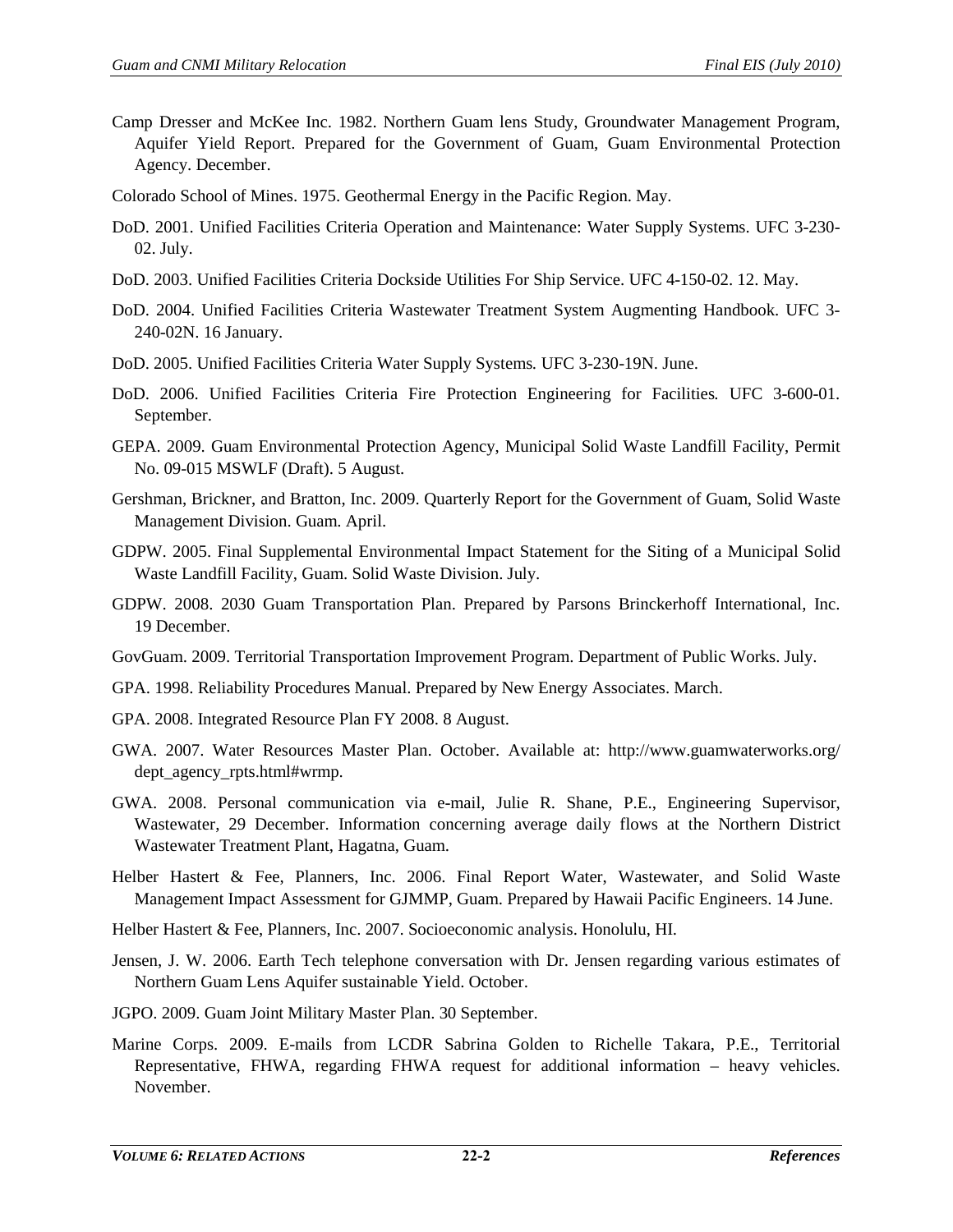- McKnight, Lee W. 2010. Personal Communication: email dated May 6, 2010. RE: Andersen AFB Water Demand.
- Mink, John F. 1976. Groundwater Resources of Guam: Occurrence and Development. Univ. of Guam, Water Resources Research Center Technical Report 1. September.
- NAVFAC Pacific. 2005. Final Report, Utility Technical Study of the Potable Water Systems, PWC Guam. Prepared by Engineering Concepts, Inc. January.
- NAVFAC Pacific. 2008. Revised Final Report, Guam Solid Waste Utility Study for Proposed U.S. Marine Corps Relocation. Prepared by HDR/Hawaii Pacific Engineers. June.
- NAVFAC Pacific. 2009a. Evaluation of Northern District Wastewater Treatment Plant Capacity. Prepared by AECOM Technical Services, Inc. and TEC, Inc. Joint Venture. December.
- NAVFAC Pacific. 2009b. University of Guam Water and Environmental Research Institute of the Western Pacific Review of Northern Guam Lens Aquifer Sustainable Yield – Guam Water Utility Study for Proposed Marine Corps Relocation. Prepared by AECOM Technical Services, Inc. and YU & Associates, Inc. 7 September.
- NAVFAC Pacific. 2010a. Barrigada Utility Study to Support USMC Off-Base Housing Facilities Requirements. Prepared by AECOM Technical Services, Inc. and TEC, Inc. Joint Venture. June.
- NAVFAC Pacific. 2010b. Final Compliance Strategies for the Apra Harbor Wastewater Treatment Plant. Prepared by NAVFAC Engineering Service Center Port Hueneme, California. February.
- NAVFAC Pacific. 2010c. Final Comprehensive Drainage and Low Impact Development Implementation Study, Finegayan Main Cantonment Area, Guam. Prepared by AECOM Technical Services, Inc. and TEC, Inc. Joint Venture. April.
- NAVFAC Pacific. 2010d. Final Report, Construction and Demolition Debris Reuse and Diversion Study for DoD Bases, Guam. Prepared by HDR/Hawaii Pacific Engineers. 14 May.
- NAVFAC Pacific. 2010e. Final Report, Recycling and Solid Waste Diversion Study for DoD Bases, Guam. Prepared by HDR/Hawaii Pacific Engineers. 26 April.
- NAVFAC Pacific. 2010f. Guam Power Generation Study Report for Proposed USMC Relocation. Prepared by AECOM Technical Services, Inc. and TEC, Inc. Joint Venture. April.
- NAVFAC Pacific. 2010g. Guam Wastewater Utility Study Report for Proposed USMC Relocation. Prepared by AECOM Technical Services, Inc. and TEC, Inc. Joint Venture. May.
- NAVFAC Pacific. 2010h. Guam Water Utility Study Report for Proposed USMC Relocation. Prepared by AECOM Technical Services, Inc. and TEC, Inc. Joint Venture. May.
- NAVFAC Pacific. 2010i. Guam Water Well Testing Study to Support U.S. Marine Corps Relocation to Guam - Point Paper (Draft). Prepared by AECOM Technical Services, Inc. and TEC, Inc. Joint Venture. February.
- Parsons Brinkerhoff. 2008. Haul Road Network Implementation Strategy*.* 2008. Prepared by Parsons and Parsons Brinckerhoff (PB) for the Guam Department of Public Works and the U.S. Department of Transportation Federal Highway Administration. August.
- TG Engineers PC. 2009. Operations Plan, Layon Municipal Solid Waste Landfill. 22 May.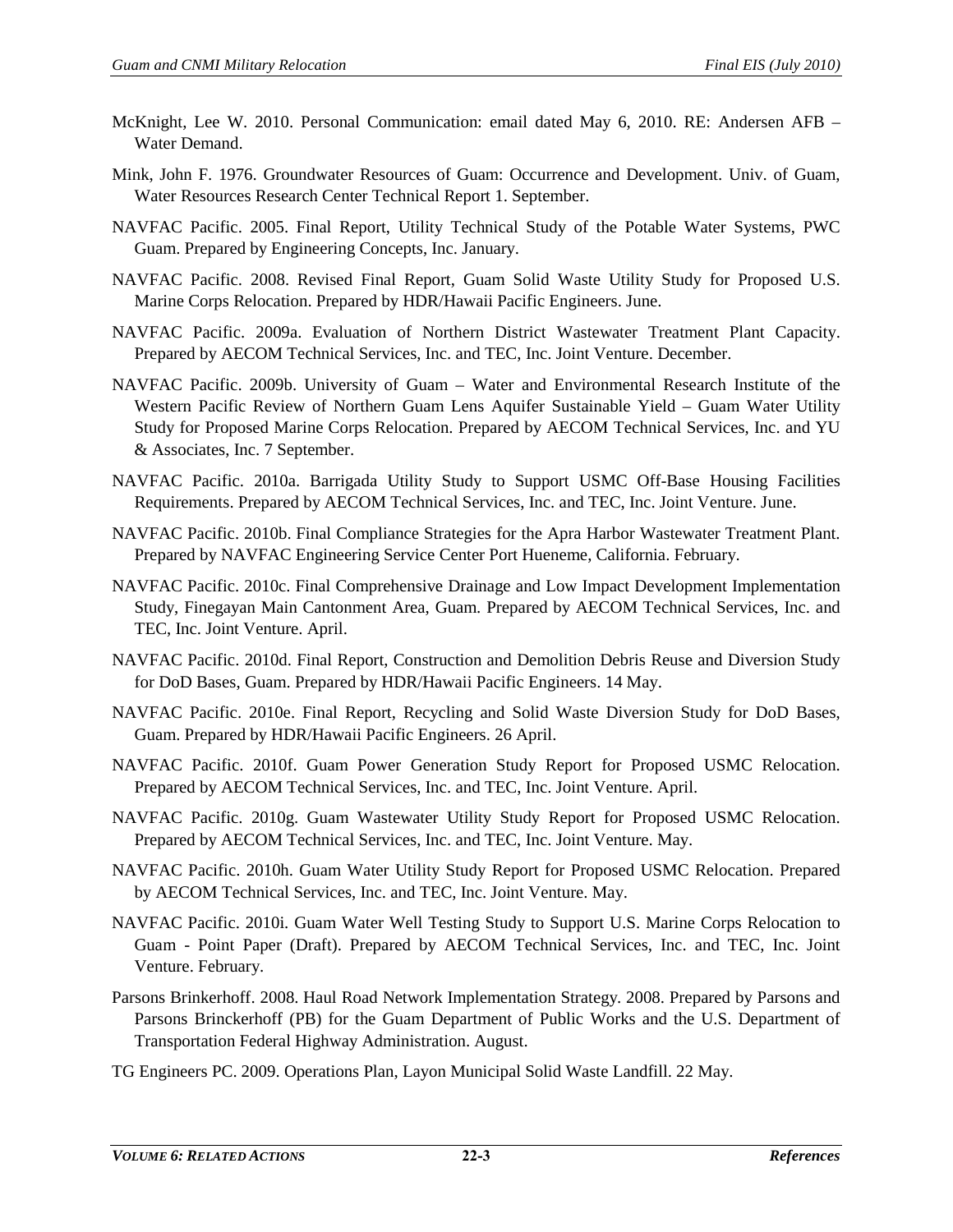- Water Environment Federation. 2010. Manual of Practice No. 8. Design of Municipal Wastewater Treatment Plants. 5th edition.
- Water Pollution Control Federation. 1982. Gravity Sanitary Sewer Design and Construction Manual of Practice No. FD-5. Washington, DC.
- WERI. 2004. Karst Features of Guam, Mariana Islands. Technical Report No. 104. March.

# **22.3 UTILITIES**

- Business Wire. 2009. Fitch U.S. Muni Surveillance: Guam Waterworks Authority Revs Affirmed at 'BB': Outlook to Positive. 27 January.
- DoD. 2010. Compliance Strategies for the Apra Harbor Wastewater Treatment Plant, Site Specific Report SSR-3450-ENV. February.
- FHWA. 1987. Guidance for Preparing and Processing Environmental and Section 4(F) Documents. FHWA Technical Advisory T 6640.8A. 30 October. Available online at http://www.environment. fhwa.dot.gov/projdev/impTA6640.asp.
- GEPA. 2006. Guam 2006 Integrated Solid Waste Management Plan. Tiyan, Guam. September.
- GEPA. 2009. Guam Environmental Protection Agency, Municipal Solid Waste Landfill Facility, Permit No. 09-015 MSWLF (Draft). 5 August.
- GDPW. 2005. Final Supplemental Environmental Impact Statement for the Siting of a Municipal Solid Waste Landfill Facility, Guam. Solid Waste Division. July.
- GPA. 2008. Integrated Resource Plan FY 2008. 8 August.
- GWA. 2003. Independent Auditors' Report on Compliance and on Internal Control. Prepared by Deloitte & Touche LLP. 30 September.
- GWA. 2007a. Final Capital Improvements Projects and Performance Improvement Projects (CIP/PIP). Prepared by Veolia Water Guam, LLC for Guam Waterworks Authority. June.
- GWA. 2007b. Water Resources Master Plan (WRMP). Hagatna, Guam. October.
- GWA. 2008a. Final Capital Improvements Projects and Performance Improvements Projects (CIP/PIP) Review 2008 Status Update. Prepared by Veolia Water Guam, LLC for Guam Waterworks Authority. November.
- GWA. 2008b. Financial Statements and Additional Information and Independent Auditor's Report. Years Ended September 30, 2007 and 2006. Prepared by Deloitte & Touche LLP. 29 April.
- GWA. 2008c. Personal communication via e-mail, J. R. Shane, P.E., Engineering Supervisor, Wastewater, 29 December. Information concerning average daily flows at the Northern District Wastewater Treatment Plant. Hagatna, Guam.
- GWA. 2008d. Personal communication via e-mail, J. R. Shane, P.E., Engineering Supervisor, Wastewater, 30 December. Information concerning average daily flows at the Hagatna Wastewater Treatment Plant. Hagatna, Guam.
- NationMaster. 2006. Electrical Consumption (per Capita) by Country. Definition, Graph and Map. Available online at [http://www.nationmaster.com/graph/ene\\_ele\\_con\\_percap-energy-electricity](http://www.nationmaster.com/graph/ene_ele_con_percap-energy-electricity-consumption-per-capita.%20Accessed%2031%20July%202009)[consumption-per-capita. Accessed 31 July 2009.](http://www.nationmaster.com/graph/ene_ele_con_percap-energy-electricity-consumption-per-capita.%20Accessed%2031%20July%202009)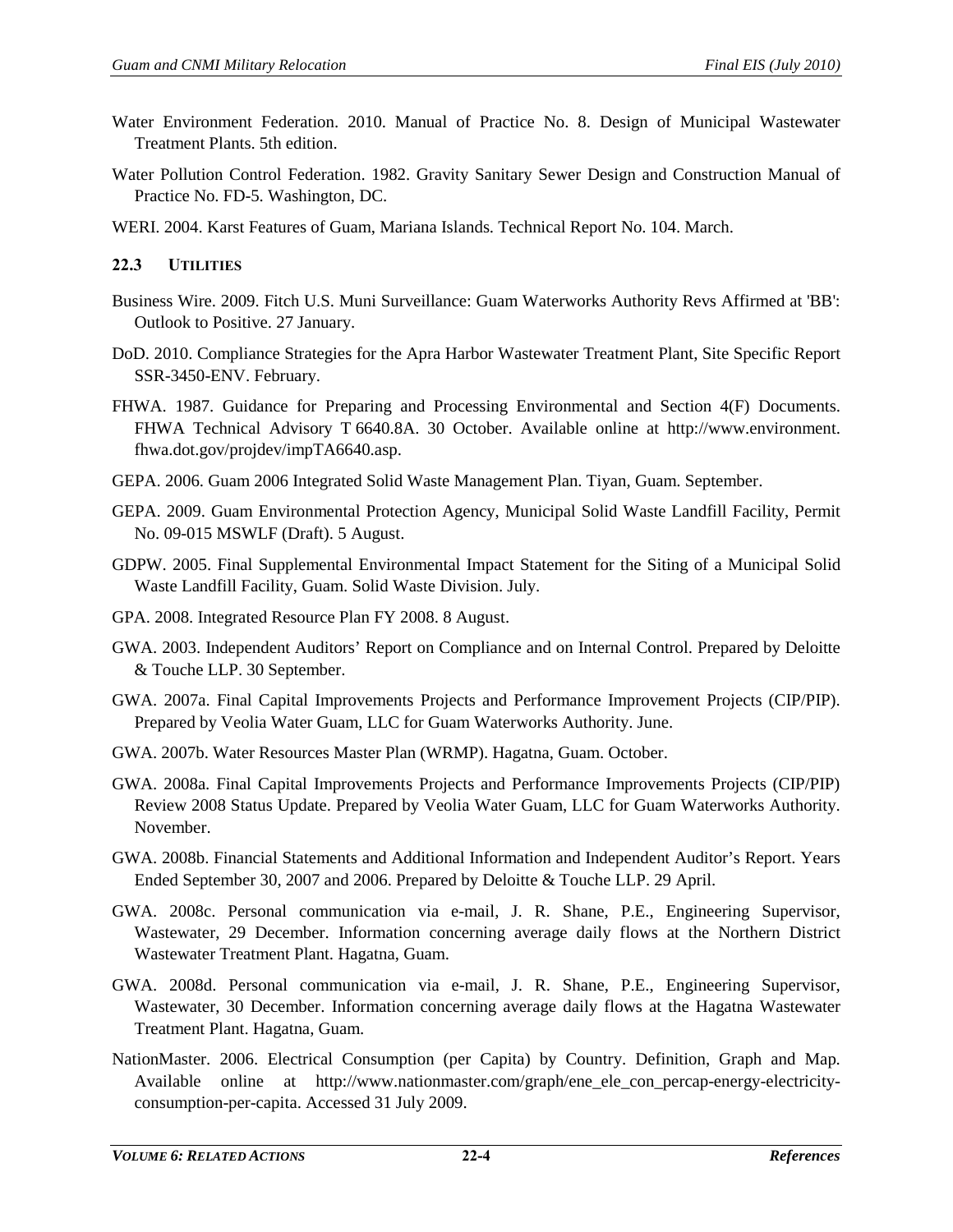- NAVFAC Pacific. 2008. Revised Final Report, Guam Solid Waste Utility Study for Proposed U.S. Marine Corps Relocation. Prepared by HDR/Hawaii Pacific Engineers. June.
- NAVFAC Pacific. 2009. Evaluation of Northern District Wastewater Treatment Plant Capacity. Prepared by AECOM Technical Services, Inc. and TEC, Inc. Joint Venture. December.
- NAVFAC Pacific. 2010a. Final Report, Construction and Demolition Debris Reuse and Diversion Study for DoD Bases, Guam. Prepared by HDR/Hawaii Pacific Engineers. 14 May.
- NAVFAC Pacific. 2010b. Final Report, Recycling and Solid Waste Diversion Study for DoD Bases, Guam. Prepared by HDR/Hawaii Pacific Engineers. 26 April.
- NAVFAC Pacific. 2010c. Guam Power Generation Study Report for Proposed USMC Relocation. Prepared by AECOM Technical Services, Inc. and TEC, Inc. Joint Venture. April.
- NAVFAC Pacific. 2010d. Guam Wastewater Utility Study Report for Proposed USMC Relocation. Prepared by AECOM Technical Services, Inc. and TEC, Inc. Joint Venture. May.
- NAVFAC Pacific. 2010e. Guam Water Utility Study Report for Proposed USMC Relocation. Prepared by AECOM Technical Services, Inc. and TEC, Inc. Joint Venture. May.
- TG Engineers. 2009. Operations Plan, Layon Municipal Solid Waste Landfill. 22 May.
- USEPA. 2006. EPA Progress Report 2006: Pacific Southwest Region. Pacific Southwest/Region 9. EPA-909-R-06-001. San Francisco, CA.
- Water Environment Federation. 2010. Manual of Practice No. 8. Design of Municipal Wastewater Treatment Plants. 5th edition.

## **22.4 ROADWAYS**

- Andersen AFB. 2008. Andersen Air Force Base Traffic and Safety Engineering Study. Prepared by Gannet Fleming.
- Duenas Bordallo & Associates, Inc. 2008. Traffic Impact Study, BEQ Residential Complex, Naval Base, Guam. Prepared by Wilbur Smith Associates. April.
- GDPW. 2008. 2030 Guam Transportation Plan. Prepared by Parsons Brinckerhoff International, Inc. 19 December.
- Transportation Research Board. 2000. Highway Capacity Manual. ISBN 0-030-06681-6. National Research Council, Washington, DC.

#### **22.5 GEOLOGICAL AND SOIL RESOURCES**

- COMNAV Marianas. 2008. Interim Final Integrated Natural Resources Management Plan for Navy Lands, Guam. Plan Duration 2009-2014. Prepared by Geo-Marine. September.
- GDPW. 2005. Final Supplemental Environmental Impact Statement for the Siting of a Municipal Solid Waste Landfill Facility, Guam. Solid Waste Division. July.
- Islam, M.Z. 2005. Minimizing Karst Related Risks in Highway Construction. Geotechnical Engineering for Disaster Mitigation and Rehabilitation. January.
- USACE. 2007. Unified Facilities Criteria; Seismic Design for Buildings. 22 June.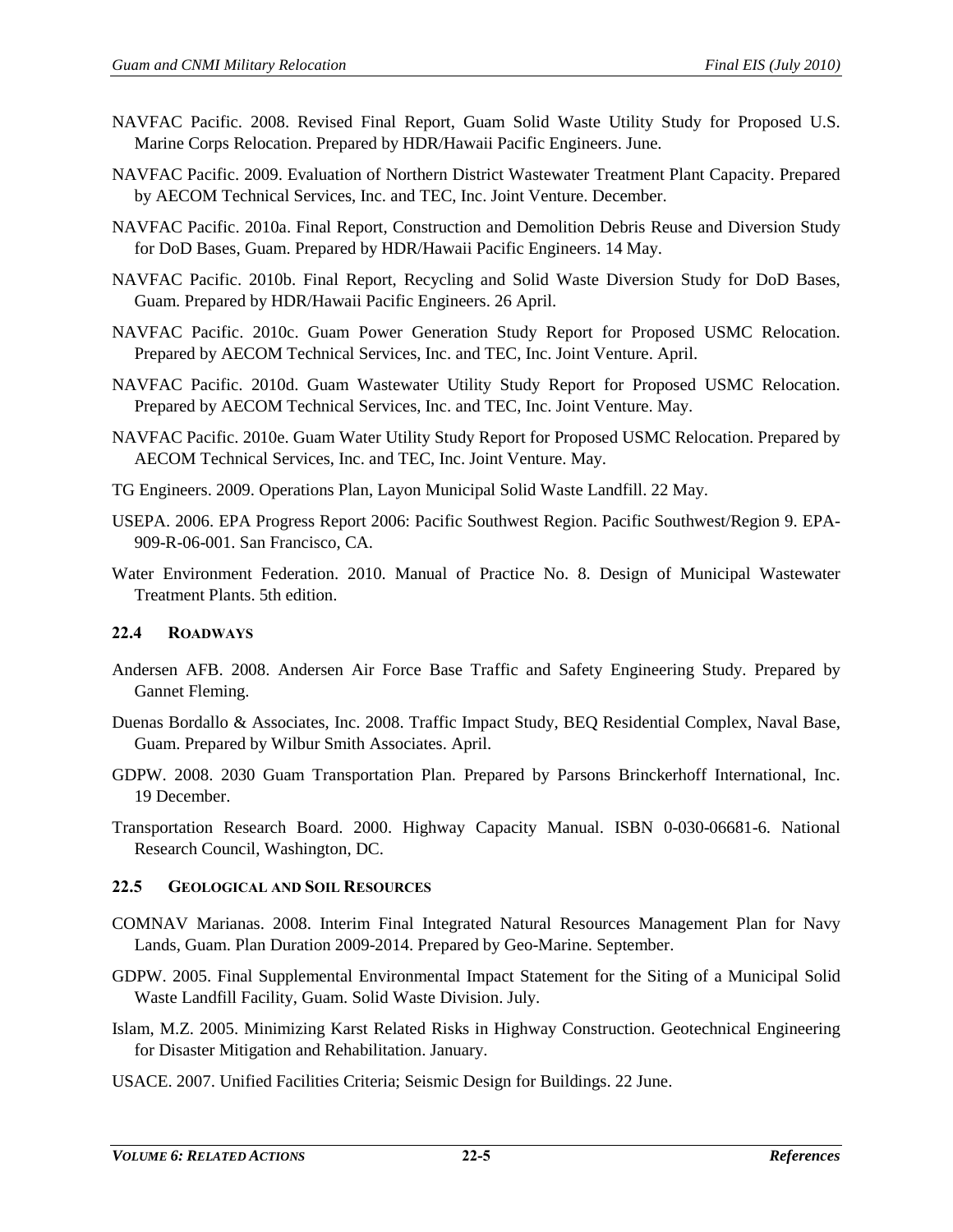Young, F.L. 1988. Soil Survey of Territory of Guam. United States Department of Agriculture Soil Conservation Service. May.

## **22.6 WATER RESOURCES**

- AECOS Inc. and Wil Chee Planning Inc. 2009. Wetlands Inventory Report, U.S. Navy Properties on Guam and Tinian. September.
- AMEC Geomatrix Consultants, Inc. 2008. Final Integrated Hydrogeologic Assessment for the Layon Municipal Sanitary Landfill Site. 25 November.
- FIRMs. 2010. http://msc.fema.gov/webapp/wcs/stores/servlet/QuickOrderResultView. Accessed 18 Feb 2010.
- GDPW. 2005. Final Supplemental Environmental Impact Statement for the Siting of a Municipal Solid Waste Landfill Facility, Guam. Solid Waste Division. July.
- NAVFAC Pacific. 2009. Northern District Wastewater Treatment Plant Outfall Assessment, Tanguisson Point, Guam. Final Report. Prepared by Engineering Concepts, Inc. December.
- NAVFAC Pacific. 2010. Preliminary Wetland Identification for Various Locations on Guam In Support of the Guam Military Buildup EIS. Pearl Harbor, HI.
- Taborosi, D., J.W. Henson, and J.E. Mylroie. 2003. Zones of enhance dissolution and associated cave morphology in an uplifted carbonate island Karst aquifer, northern Guam, Mariana Islands. Speleogenesis and Evolution of Karst Aquifers. I (4). December.
- USEPA. 2010. TMDL Review Checklist: Guam Northern Watershed Bacteria TMDLS. 17 March.
- USFWS. 2009. U.S. Fish and Wildlife Service National Wetlands Inventory: Pacific Trust Islands (Guam and Saipan. Available at: http://wetlandsfws.er.usgs.gov/imf/imf.jsp?site=NWI\_PacTrust. Accessed 4 May.

# **22.7 AIR QUALITY**

- AASHTO. 2007. Analyzing, Documenting, and Communicating The Impacts of Mobile Source Air Toxic Emission in the NEPA Process. Prepared by ICF International. March.
- FHWA. 2006. Roadway Construction Noise Model User's Guide. January.
- FHWA. 2009. Interim Guidance Update on Mobile Source Air Toxic Analysis in NEPA Document. 30 September.
- GEPA. 2004. Air Pollution Control Standards and Regulations (APCSR) Section 1104.6 (c) (12) (ix). July.

GovGuam. 2009. Territorial Transportation Improvement Program. Department of Public Works. July.

- GPA. 1992a. Environmental Impact Assessment for Proposed Macheche Generating Facility. Prepared by R.W. Beck and Associates. August.
- GPA. 1992b. PSD Air Quality Impact Analysis for Dededo Facility. Prepared by R.W. Beck and Associates.
- GPA. 1993. Environmental Impact Assessment for Proposed Yigo Generating Facility. Prepared by R.W. Beck and Associates. January.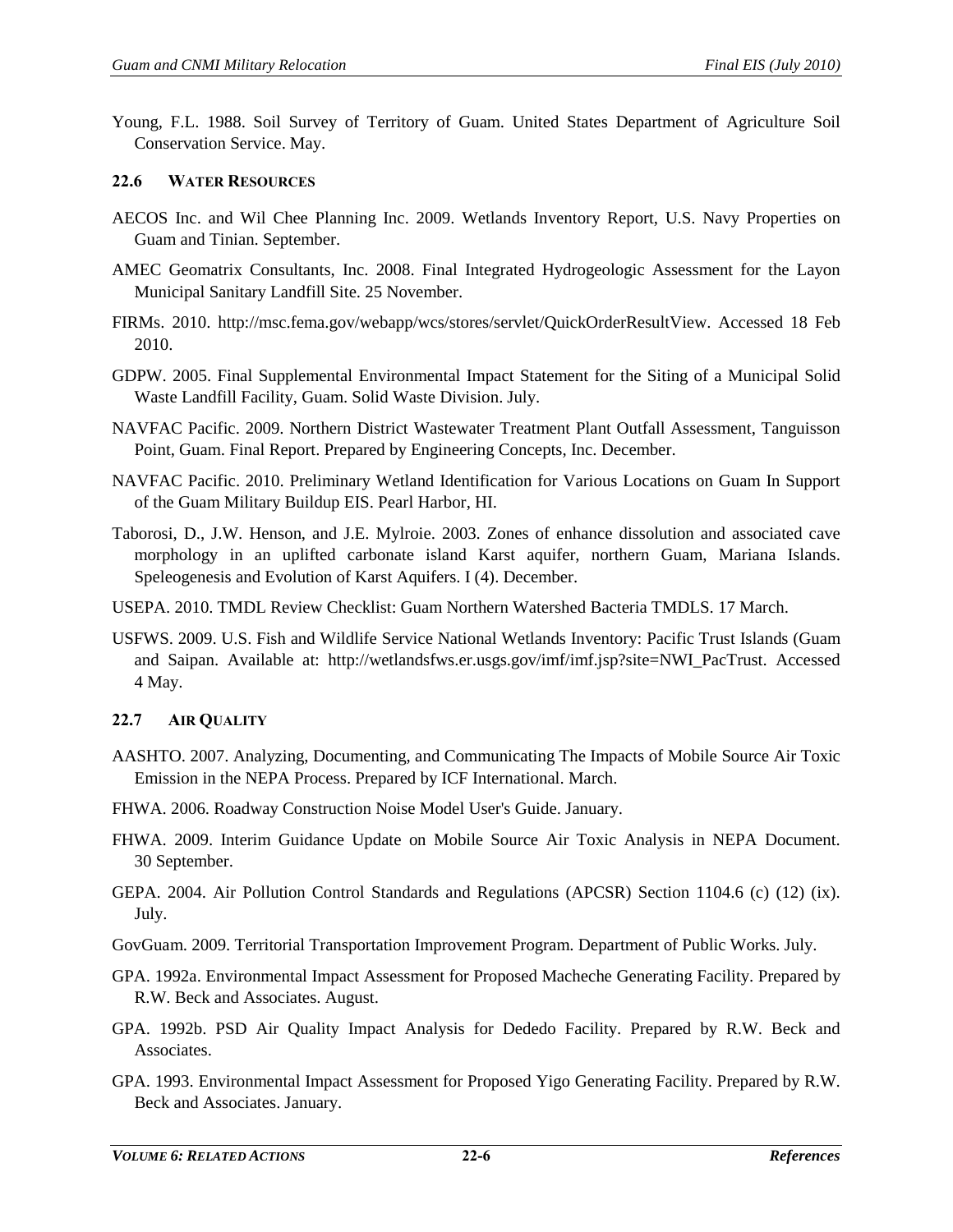- NAVFAC Pacific. 2008. Revised Final Report, Guam Solid Waste Utility Study for Proposed U.S. Marine Corps Relocation. Prepared by HDR/Hawaii Pacific Engineers. June.
- RSMeans. 2003. Facilities Construction Cost Data.
- RSMeans. 2006. Heavy Construction Cost Data.
- USEPA. 1990. Draft New Source Review Workshop Manual Prevention of Significant Deterioration and Nonattainment Area Permitting. October.
- USEPA. 1992. Guidelines for Modeling Carbon Monoxide from Roadway Intersections. Office of Air Quality. November.
- USEPA. 1995a. Compilation of Air Pollutant Emission Factors, AP-42, Fifth Edition. January.
- USEPA. 1995b. User's Guide to CAL3QHCVersion 2.0: A Modeling Methodology for Predicting Pollutant Concentrations Near Roadway Intersections. Office of Air Quality Planning and Standards. September.
- USEPA. 1996. Proposed Guidelines for Carcinogen Risk Assessment. EPA/600/P-92/003C. April.
- USEPA. 1999. Technology Transfer Network 1999 National-Scale Air Toxics Assessment.http://www.epa.gov/ttn/atw/nata1999/. Accessed 5 April 2010.
- USEPA. 2000. Regulatory Impact Analysis: Heavy-Duty Engine and Vehicle Standards/and Highway Diesel Fuel Sulfur control Requirements. Office of Air and Radiation. December.
- USEPA. 2003. User's Guide to MOBILE6.1 and MOBILE6.2 Mobile Source Emission Factor Model. August.
- USEPA. 2005a. 40 CFR Part 51, Appendix W. Guideline on Air Quality Models (Revised), Federal Register.
- USEPA. 2005b. Human Health Risk Assessment Protocol for Hazardous Waste Combustion Facilities. EPA530-R-05-006. September.
- USEPA. 2005c. Landfill Gas Emissions Model (LandGEM) Version 3.02 User's Guide. May.
- USEPA. 2006. Transportation Conformity Guidance for Qualitative Hot-spot Analyses in  $PM<sub>2.5</sub>$  and  $PM<sub>10</sub>$ Nonattainment and Maintenance Areas. March.
- USEPA. 2007. AERMOD Modeling System. Technology Transfer Network. Available online at http://www.epa.gov/ttn/scram/dispersion\_prefrec.htm#aermod. Accessed April 2010.

USEPA. 2008. Nonroad Model Worksheet. 31 December.

# **22.8 NOISE**

- FHWA. 1995. Highway Traffic Noise Analyses for Cemeteries, Trails, and Trail Crossings.
- FHWA. 2004. Traffic Noise Model TNM 2.5, Revision No. 1.
- FHWA. 2006a. FHWA Highway Construction Noise Handbook. Final Report. Prepared by U.S. Department of Transportation. August.
- FHWA. 2006b. Roadway Construction Noise Model User's Guide. January.
- GDPW. 2009. Traffic Noise Abatement Policy. Prepared by DPW.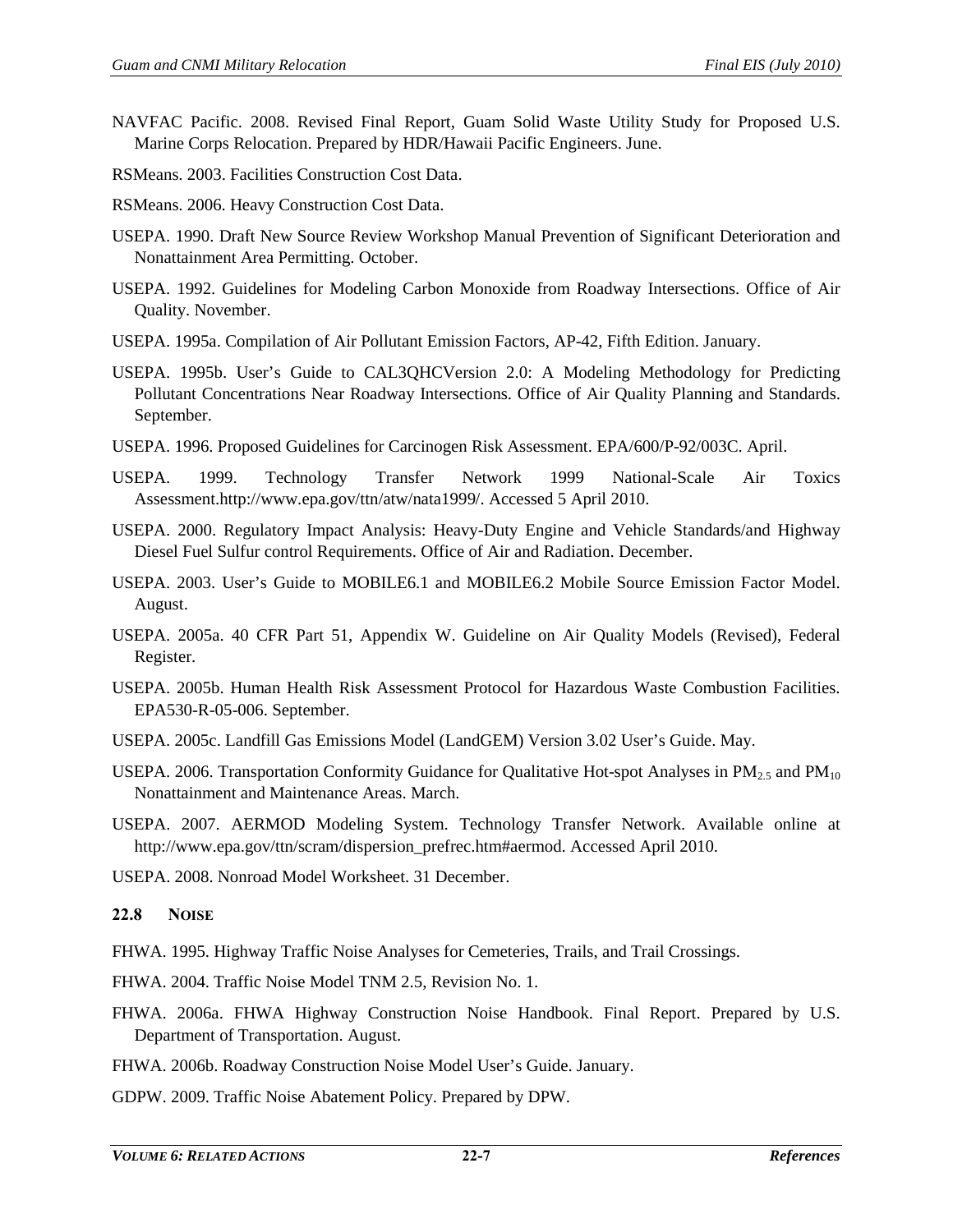#### **22.9 AIRSPACE**

No references were cited.

#### **22.10 LAND AND SUBMERGED LAND USE**

- Bureau of Statistics and Plans. 2009. North and Central Guam Land Use Plan. In Association with Plan Rite and Sablan Environmental. Prepared for Government of Guam Bureau of Statistics and Plans. January.
- FHWA. 1987. Guidance for Preparing and Processing Environmental and Section 4(F) Documents. FHWA Technical Advisory T 6640.8A. 30 October. Available online at http://www.environment. fhwa.dot.gov/projdev/impTA6640.asp.
- GDPW. 2008. 2030 Guam Transportation Plan. Prepared by Parsons Brinckerhoff International, Inc. 19 December.

#### **22.11 RECREATIONAL RESOURCES**

- FHWA. 1987. Guidance for Preparing and Processing Environmental and Section 4(F) Documents. FHWA Technical Advisory T 6640.8A. 30 October. Available online at http://www.environment. fhwa.dot.gov/projdev/impTA6640.asp.
- Global Development Research Center. 2008. http://www.gdrc.org/uem/footprints/carrying-capacity.html Accessed January 2008.
- Guam Department of Parks and Recreation. 2009. Personal Communication via Telephone with John Taitagui, Staff, regarding whether the department conducted a carrying capacity of the Recreational Resources under its Jurisdiction. 10 March.
- GDPW. 2008. 2030 Guam Transportation Plan. Prepared by Parsons Brinckerhoff International, Inc. 19 December.

#### **22.12 TERRESTRIAL BIOLOGICAL RESOURCES**

- Andersen AFB. 2006. Final ISR/Strike Initiative Field Studies Report: Vegetation Mapping, Ungulate Census, and Threatened and Endangered Species Surveys. Prepared by Parsons for 36th Air Base Wing, Civil Engineer Squadron, Andersen AFB, Guam. April.
- CNMI and Guam. 2006. CNMI and Guam Stormwater Management Manual. Prepared by Horsley Witten Group, Inc. October.
- COMNAV Marianas. 2001. Final Integrated Natural Resources Management Plan for Navy Lands, Guam. Plan Duration 18 November 2001 thru 17 November 2006. November.
- COMNAV Marianas. 2008. Interim Final Integrated Natural Resources Management Plan for Navy Lands, Guam. Plan Duration 2009-2014. Prepared by Geo-Marine. September.
- Eggleston, C. 2009. Migratory Bird Surveys, Navy Lands Guam (23 Sep 08 28 Apr 09). NAVFAC Marianas, Environmental. May.
- GDAWR. 2006. Guam Comprehensive Wildlife Conservation Strategy. Department of Agriculture, Guam. 7 November. Horsley Witten Group, Inc. 2006.Draft CNMI and Guam Stormwater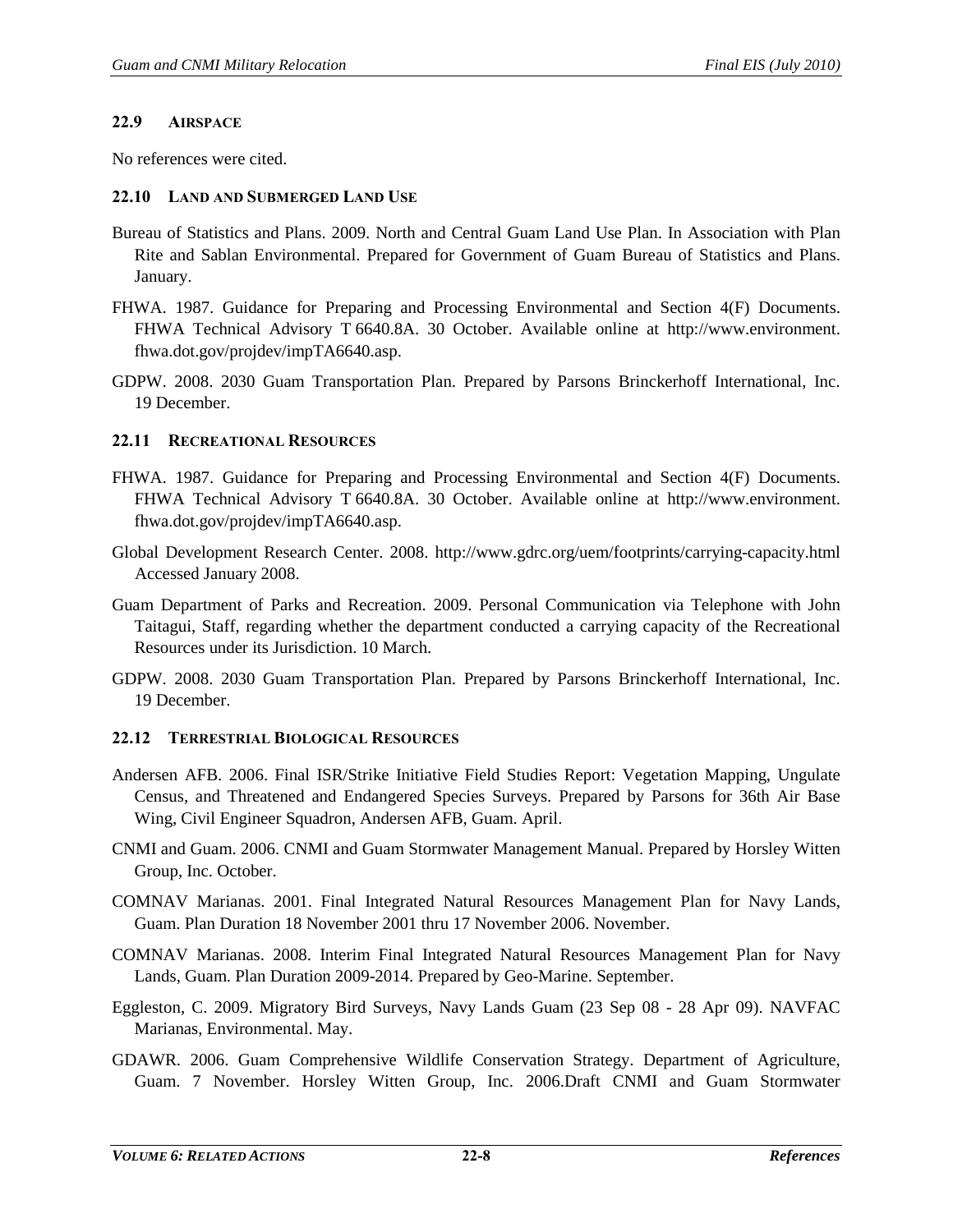Management Manual. Prepared for Commonwealth of the Northern Mariana Islands and the Territory of Guam. April.

- NAVFAC Pacific. 2010. Guam Natural Resources Survey Report. Pearl Harbor, HI.
- USFS. 2006. Geospatial media: Guam Island Vegetation Communities. USDA Forest Service Region 5 State and Private Forestry, Forest Health Protection. June.
- USFWS. 2008. GIS Shape Files for Guam Overlay Refuge. Personal communication via email from David Hoy, Lead Cartographer, Division of Realty & Refuge Information, Portland, OR to Taylor Houston, Biologist, SRS-Parsons JV, Austin, TX. 10 October.
- USFWS. 2010. GIS data for Mariana Crow, Guam Rail, Guam Micronesian Kingfisher, and *Serianthes* Recovery Habitat. Personal communication from H. Herod, Section 7 Biologist, Pacific Islands Office, Honolulu, HI to C. Cobb, Sr. Natural Resources Specialist, NAVFAC Pacific, Honolulu, HI. January.

#### **22.13 MARINE BIOLOGICAL RESOURCES**

- Ankley, G.T., F.W. Whiteman, M.D. Kahl, M. Fau and M.D. Balcer. 1996. Evaluation of interstitial water as a route of exposure for ammonia in sediment tests with benthic macroinvertebrates. Environmental Toxicology and Chemistry 15:794-801.
- Dollar, S.J. 1994. Sewage discharge on coral reefs: not always pollution. School of Ocean and Earth Science and Technology, University of Hawai'i, Honolulu, Hawai'i 96822, USA. Reef sites, Coral Reefs 13:224.
- GWA. 2008. Personal communication via e-mail, Julie R. Shane, P.E., Engineering Supervisor, Wastewater, 29 December. Information concerning average daily flows at the Northern District Wastewater Treatment Plant, Hagatna, Guam.
- USEPA. 2009. USEPA, Region 9, Final Decision of the Regional Administrator Pursuant to 40 CFR Part 125, Subpart G. Guam Waterworks Authority's Northern District Sewage Treatment Plant Application for a Modified NPDES Permit under Section 301(h) of the Clean Water Act. 9 September.
- Johannes, R.E. 1975. Pollution and Degradation of Coral Reef Communities. In Tropical Marine Pollution, ed. Ferguson Wood E.J. and R.E. Johannes. Elsvier, Amsterdam.
- NAVFAC Pacific. 2009. Northern District Wastewater Treatment Plant Outfall Assessment, Tanguisson Point, Guam, Final Report. Prepared by Engineering Concepts, Inc. December.
- Navy. 2005. Marine Resources Assessment for the Marianas Operating Area. Pacific Division, Naval Facilities Engineering Command, Pearl Harbor, Hawai'i. Prepared for Navy, Commander, U.S. Pacific Fleet (COMPACFLT) by Geo-Marine, Inc. August.
- NMFS. 1999. Essential Fish Habitat Consultation Guidance, Office of Habitat Conservation Silver Spring, MD. March.
- NOAA. 2007. NOAA response letter to public notice regarding Guam Waterworks Authority's Department of the Army permit application (POH-2006-82) to construct a new ocean outfall serving the existing Northern District Sewage Treatment Facility, Dededo, Guam.
- Pastorok and Bilyard 1985. Effects of sewage pollution on coral-reef communities. Marine Ecology, Volume 21:175-189. January.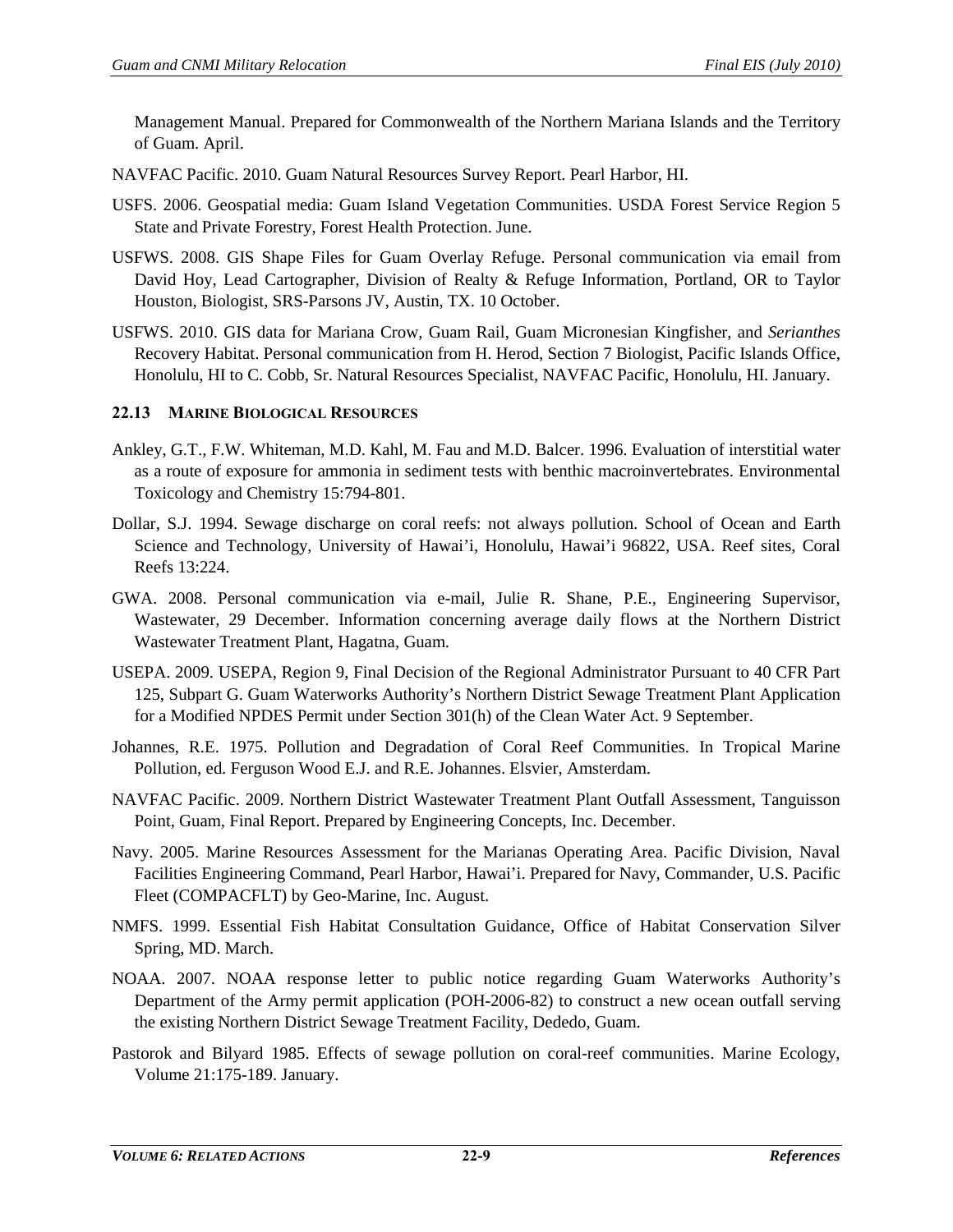- Smith, S.V., W.J. Kimmerer, E.A. Laws, R.E. Brock., T.W. Walsh. 1981. Kaneohe Bay sewage diversion experiment: perspectives on ecosystem responses to nutritional perturbation. Pacific Science 35:279- 402.
- WPRFMC. 2009. Fishery Ecosystem Plan for the Mariana Archipelago. 24 September.

## **22.14 CULTURAL RESOURCES**

- ACHP. 1999. Resolving Adverse Effects through Recovery of Significant Information from Archeological Sites. May.
- Dixon, B., et. al. 2010. Cultural Resource Investigations Conducted in the Territory of Guam Supporting the Joint Guam Build-up Environmental Impact Statement: Final Archaeological Surveys on Guam 2009. Prepared for the Department of the Navy, Naval Facilities Engineering Command, Pacific, Pearl Harbor, HI.
- National Park Service. 1997. Defining Boundaries for National Register Properties. Bulletin. U.S. Department of the Interior.
- Navy. 2009. Mariana Islands Training Range Complex Environmental Impact Statement Programmatic Agreement (PA). Naval Facilities Pacific, Honolulu.
- Tomonari-Tuggle, M.J. and H.D. Tuggle. 2003. Integrated Cultural Resource Management Plan for Andersen Air Force base, Guam. International Archaeological Research Institute, Inc.
- Tomonari-Tuggle, M.J., H.D. Tuggle, and D.J. Welch. 2005. Regional Integrated Cultural Resources Management Plan for COMNAVREG Marianas Lands. Volume I: Guam. Prepared for Department of the Navy, Naval Facilities Engineering Command, Pacific, Pearl Harbor, Hawai'i. International Archaeological Research Institute, Inc., Honolulu.
- U.S. Department of Agriculture. 1988. Soil Survey of Territory of Guam. In cooperation with Guam Department of Commerce and University of Guam. May.
- Yee, S.L. and M. J. Tomonari-Tuggle. 2009. Research Design/Work Plan for Archaeological Survey, Testing and Monitoring Related to Island-Wide Improvements for the Haul Road Network and Guam Road NEPA, Island of Guam. International Archaeological Research Institute, Inc. May.

#### **22.15 VISUAL RESOURCES**

FHWA. 1981. Visual Impact Assessment for Highway Projects. Publication No. FHWA-HI-88-054.

# **22.16 MARINE TRANSPORTATION**

No references were cited.

#### **22.17 SOCIOECONOMICS AND GENERAL SERVICES**

- Politano, A.L and C. J. Roadifer. 1989. Regional Economic Impact Model for Highway Systems, Transportation Research Record 1229, Transportation Research Board, Washington D.C.
- U.S. Census Bureau. 2000. Decennial Census, U.S. Summary File. Online via American Fact Finder at: [http://factfinder.census.gov/servlet/DatasetMainPageServlet?\\_program=DEC&\\_submenuId=&\\_lang=](http://factfinder.census.gov/servlet/DatasetMainPageServlet?_program=DEC&_submenuId=&_lang=en&_ts) [en&\\_ts=](http://factfinder.census.gov/servlet/DatasetMainPageServlet?_program=DEC&_submenuId=&_lang=en&_ts).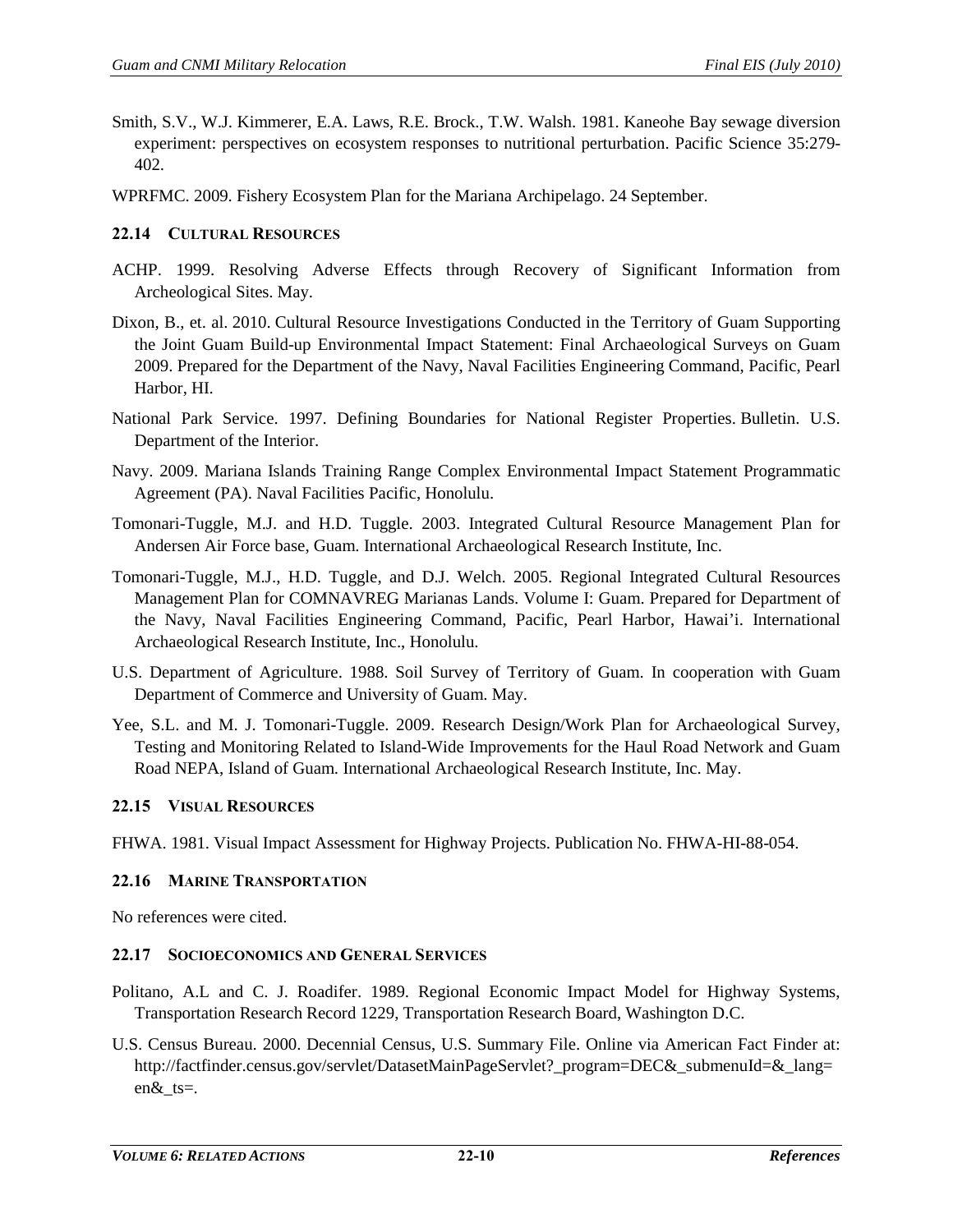#### **22.18 HAZARDOUS MATERIALS AND WASTE**

- AASHTO. 1997. Guidelines for Painting Structures.
- AASHTO. 2001. Policy on Geometric Design of Highways and Streets, Maintenance of Traffic Through Construction Areas, 301-303.
- AASHTO. 2005. Standard Specifications for Transportation Material and Method of Sampling and Testing.
- Andersen AFB. 2007a. Final Comprehensive Site Evaluations, Phase I, Air Force Military Munitions Response Program, Andersen Air Force Base, Guam. Prepared by Parsons Brinkerhoff. 26 April.
- Andersen AFB. 2007b. Hazardous Waste Management Plan, Andersen AFB. Guam. Prepared by ENSR and AECOM. September.
- Andersen AFB. 2009. 36 CES Environmental homepage. http://www.andersen.af.mil/library/factsheets/ factsheet.asp. Accessed 22 May 2009.
- EDR. 2009. EDR Zip/Plus Guam, GU 96910. Inquiry Number: 02447166.1r. 19 March 2009.
- FHWA. 1987. Guidance for Preparing and Processing Environmental and Section 4(F) Documents. FHWA Technical Advisory T 6640.8A. 30 October. Available online at http://www.environment. fhwa.dot.gov/projdev/impTA6640.asp.
- GEPA. 2007. Guam Brownfields Program, http://www.guamepa.govguam.net/programs/admin/ brownfields.html. Accessed 22 May 2009.
- GEPA. 2009. Guam EPA homepage, http://www.guamepa.govguam.net/index.html. Accessed 22 May 2009.
- Google Earth. 2009. Google Earth homepage: http://www.earth.google.com/. Accessed 22 May 2009.
- NAVFAC Marianas. 2010. Personal communication via a series of emails, R. Gray, Lead Environmental Engineer, Environmental Restoration Program, information concerning restoration sites at Finegayan. April.
- Navy. 2007. COMNAV Marianas Hazardous Waste Management Plan. 24 July.
- OSHA. 2006. Gases, vapors, fumes, dusts, and mists. 1926.55 App A, http://www.osha.gov/pls/ oshaweb/owadisp.show\_document?p\_table=STANDARDS&p\_id=10629. Accessed 22 May 2009.
- USEPA. 1997. Military Munitions Rule: Hazardous Waste Identification and Management; Explosives Emergencies; Manifest Exemption for Transport of Hazardous Waste on Right-of-Ways on Contiguous Properties. Final Rule 12 February 1997.
- USEPA. 2005. U.S. Corps of Engineers (COE) Letters to California, Texas and Illinois Regarding Munitions on Closed Military Ranges Memorandum, 21 October 2005. Prepared by the USEPA to USEPA Regional Enforcement Managers.
- USEPA. 2007. Basic Information, Lead in Paint, Dust, and Soil. http://www.epa.gov/lead/pubs/ leadinfo.htm#facts. Accessed 22 May 2009.
- USEPA. 2008a. United States Environmental Protection Agency, Map of Radon Zones, http://www.epa.gov/iaq/radon/zonemap.html. Accessed 22 May 2009.